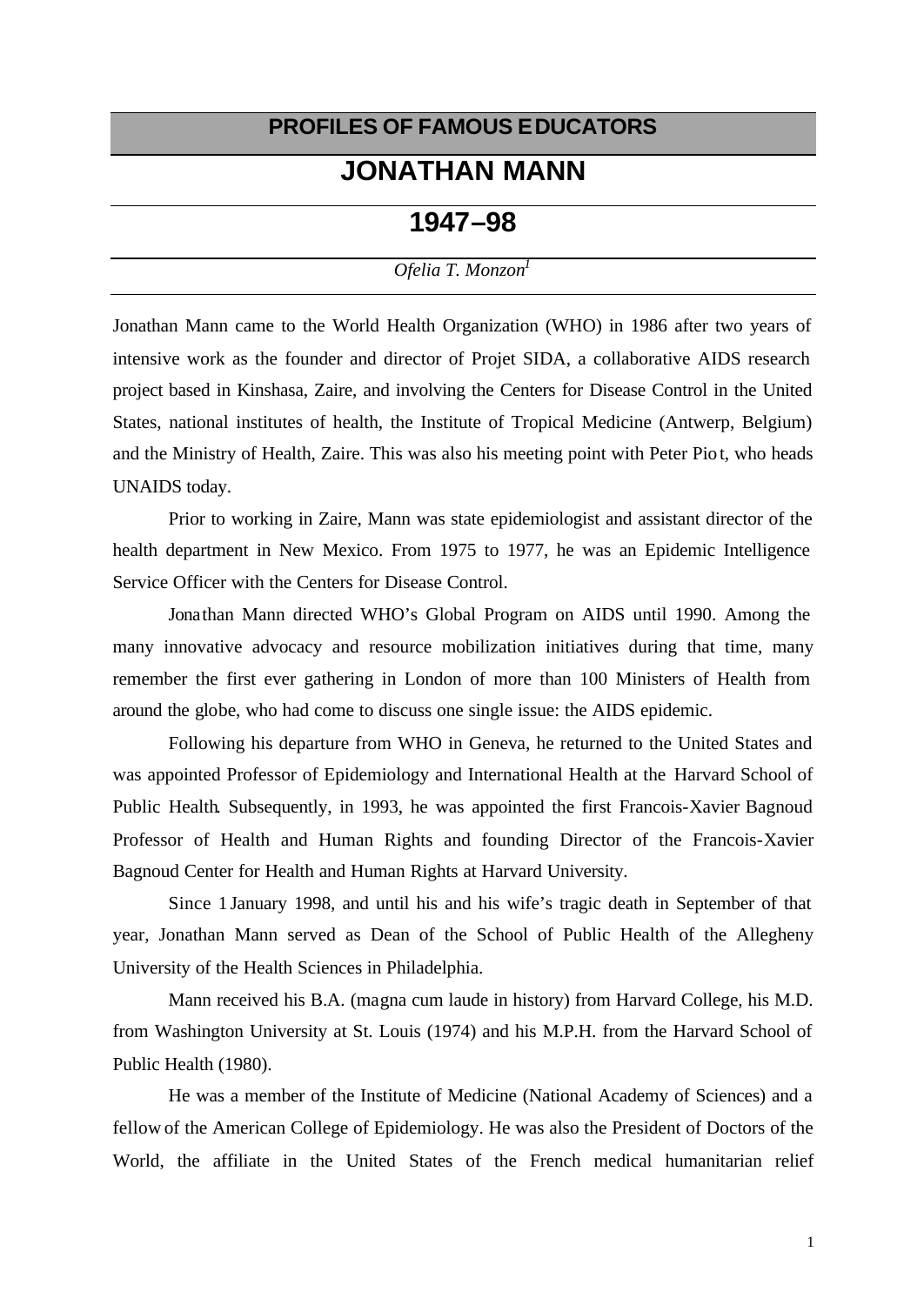organization, *Medecins du Monde*. He was the Chairman of the Global AIDS Policy Coalition, an independent research and advocacy organization.

Dr. Jonathan Mann and his wife, Dr Mary-Lou Clements-Mann, were among the 229 passengers of Swissair Flight 111 which went down off the coast of Nova Scotia in eastern Canada on 3 September 1998. There were no survivors of the crash. His three children reside in the United States of America.

A vocal and tireless advocate of the need for everybody to join hands and fight AIDS before a plane crash silenced him forever—his influence will continue to linger on. Writing about a person who was a giant in his field during his brief can be a formidable challenge.

Jonathan Mann was a young American doctor at the time I first met him. At a donors meeting organized by WHO in 1986, he told me that it was his first month in a new position created by WHO that was tasked to deal with AIDS. Faced with this huge responsibility, he had only a single assistant, Dr. Hiko Tamashiro. Coming from a country where only a single person had been reported with AIDS, most of discussions were country representatives where AIDS had already been presenting problems, i.e. Africa.

In a private discussion with Mann during that meeting, I presented the difficulties of AIDS prevention in a country with very limited resources and with a then unstable political situation. This was a task, which would encounter many obstacles. Mann advised me to express this sentiment to policy making groups in the Philippines. At the time, I was impressed with the vigor with which he verbalized his concerns to the gathering.

I returned to the Philippines imbued with the determination to stimulate the health authorities to initiate AIDS activities.Over the next few years, I continued to hear about Mann from the many articles that were being written about him. The need for education and public awareness were cited repeatedly from the WHO Global Program on AIDS as well as statistics showing a grim increase in numbers of people affected by AIDS.

In 1988, he visited Manila and requested that I show him around. At that time, I was conducting an intervention program for sex workers in Manila and two adjoining cities. Political unrest was the climate in which the intervention was being conducted and as a matter of fact, a coup d'etat occurred during the 2 year program. Prostitution was illegal, and possession of condoms was evidence of such. In as much as the field workers were distributing condoms and demonstrating its appropriate use, the city police had to be treated to a lecture on AIDS prevention and the need for field workers to carry around condoms. Those were exciting times.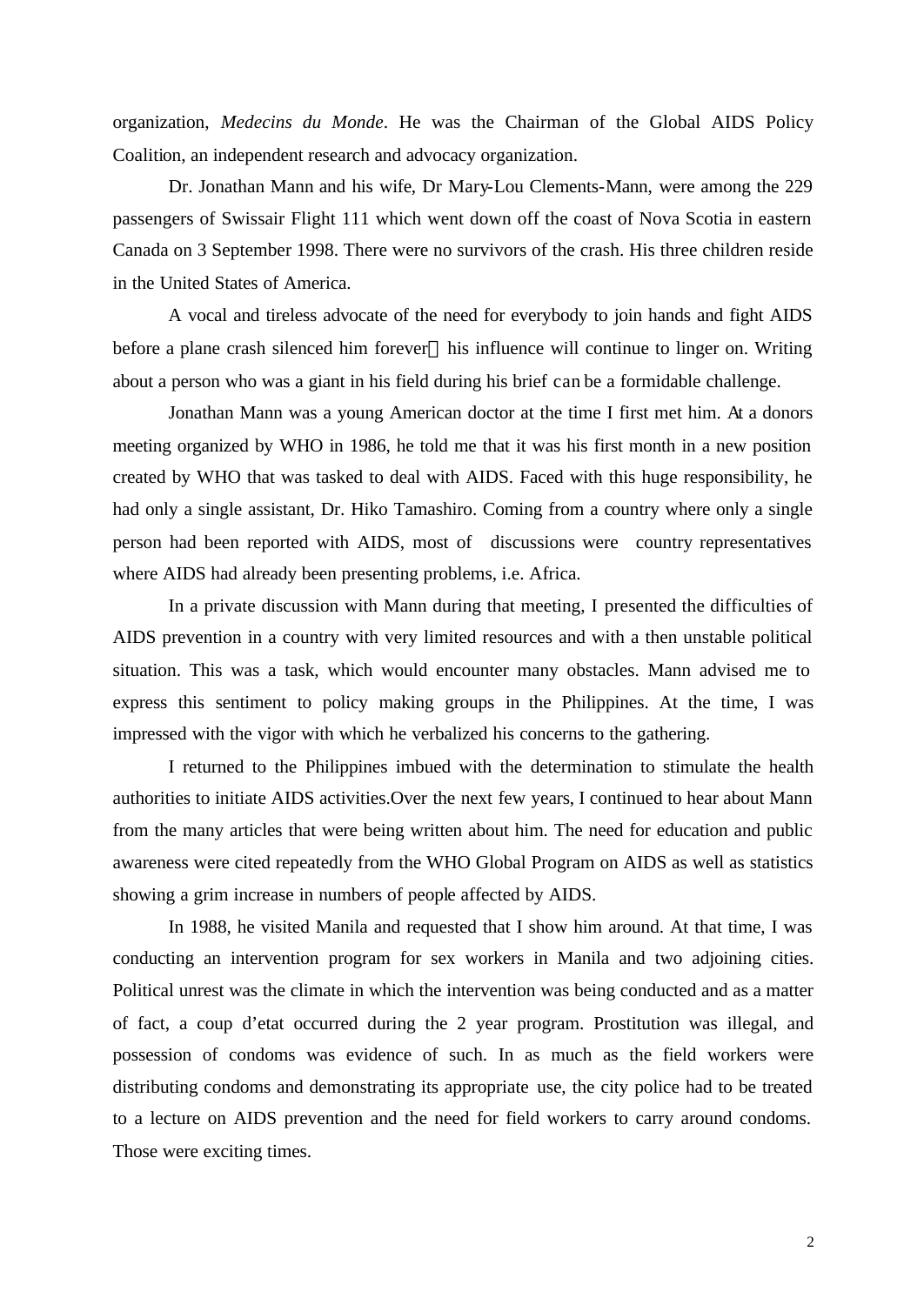As I took Mann around clubs and bars in the cities, the zeal with which he approached his mission was very apparent. Mann interviewed both male and female sex workers, delving into the plight of these young workers with sensitivity and incisiveness. Some of the male sex workers were college students working their way through college whereas most of the female workers were helping support their families who were in their home provinces. These workers did not inform their families as to the nature of the employment that brought in money needed for survival.

In succeeding International AIDS Conferences, I would encounter Jonathan Mann, listen to his increasing fervor and zeal as he would expound on the challenges that beset the control of AIDS. He recognized that AIDS was not simply a medical condition. Where most of the people involved in AIDS at that time were dealing with this disease through traditional medical methods and public health approaches, Mann warned the world that the control of AIDS required facing the problems that underlie human behavior. Gradually, countries were awakened to the need of society getting together and tackling the many complex issues that led to vulnerability to AIDS.

As time went on, increasingly Mann raised his voice, warning the world that AIDS was spreading fast, especially in the countries that could least afford it. Poverty, gender inequality, marginalization of people with HIV infection, and human rights violations were issues stressed by Mann as he continually called on many disciplines to join the fight against this disease.

Long after he left WHO, his voice was heard from the Harvard School of Public Health where he had relocated and media continued to quote him. His two-volume AIDS in the World (Mann, Tarantola, Netter, 1992; Mann, Tarantola, 1996) have been used by local AIDS workers for reference, as have countless people all over the world. The second edition " offered perspectives from which individuals, communities, nations, and international organizations could redefine their responses to the pandemic".

How does one measure the impact of such a vibrant personality on the development and effect of control of AIDS in a country? The answer of course is it is impossible. During the early years of the Global Program on AIDS, only a few AIDS patients had been reported from the Philippines. Almost at the same time, the AIDS control program of the Philippines was being developed. I was privileged to be part of those early beginnings.

During those early years (1988-1990), communications were being released from the Global Program on AIDS regarding the spread of the disease, the impact on issues far reaching into all parts of society, and the need to address these issues as part of the response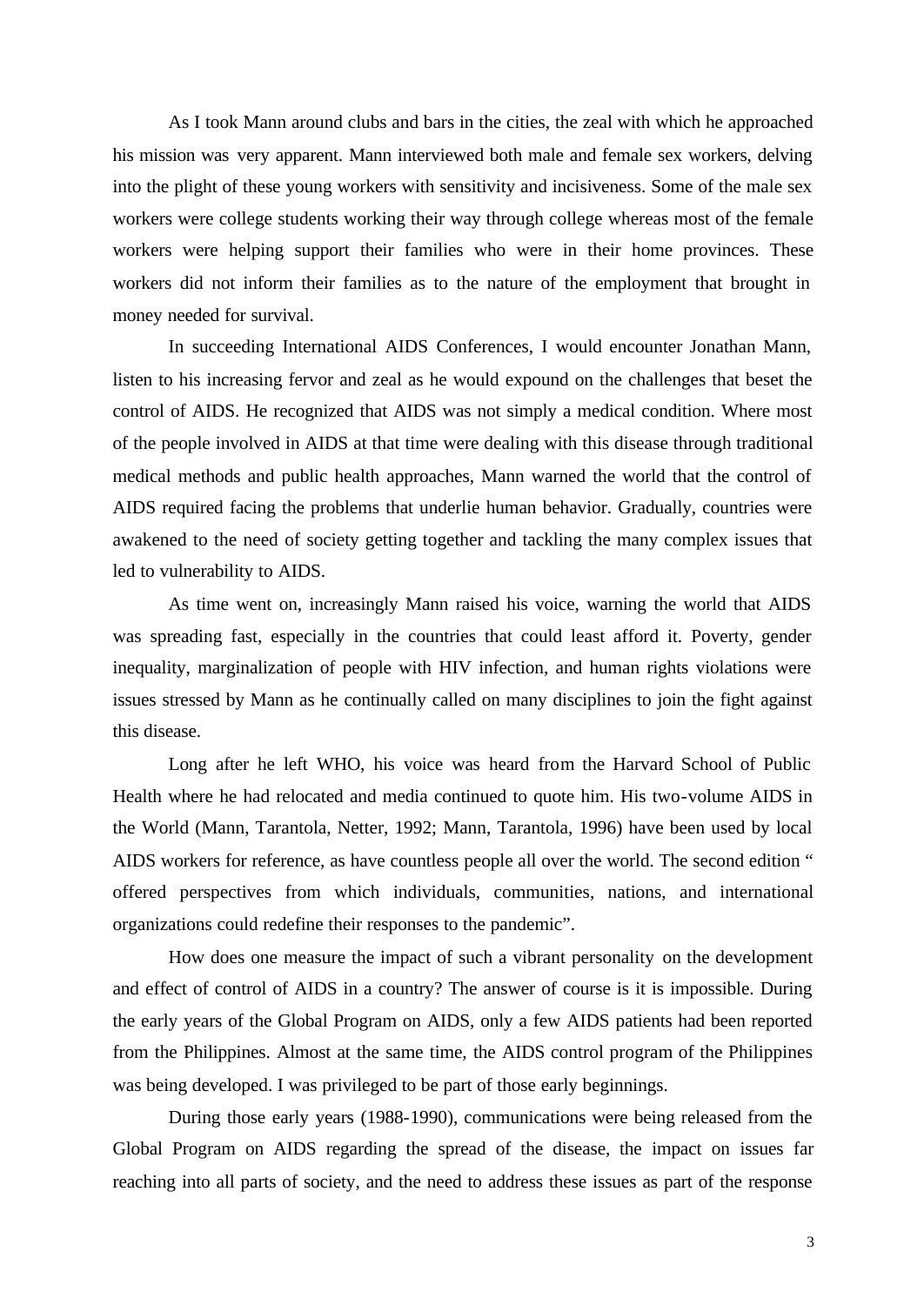to AIDS. WHO also provided a consultant for the development of the first Medium Term Program of the Philippines in 1987. Most if not all countries in this region depend on WHO for information and advice regarding diseases of public health importance. Under the aegis of the Department of Health, the initial prevention activities of AIDS information and education were undertaken. Mann was a tireless advocate during this period. Reports were emanating from his WHO office and these were being reported by the media in this country, as was happening all over the world. The public was being energized by his warnings.

The Philippines is now into its third medium term plan for HIV/AIDS control. Its first plan which established the basic directions for prevention and control were written during the period when Mann was quite active in issuing messages of caution and action. In the case of AIDS, the Global Program for AIDS during Mann's leadership played a very important role in providing AIDS information, and the components for country action against AIDS. Interest and involvement of non-governmental organizations now working in AIDS in this country were observed to have started in the early 1990s.

This country at the present time appears to have a low HIV prevalence. As of November 2001, an aggregated total of 1,589 have been reported by the passive and active surveillance methods since 1986. There are both governmental, i.e. the Philippine National AIDS Council, and many non-governmental organizations with various AIDS prevention activities. AIDS education is required in schools at all levels, although implementation in some areas are not optimal. Involving media in AIDS has been an ongoing activity by the AIDS Society of the Philippines since 1997. There are counseling programs, and other intervention approaches that are being conducted in many parts of this country of 75 million people. Legal and ethical aspects of AIDS have been looked at and the Philippines has the distinction of being the only country in Asia with an "AIDS law" (Republic Act No 8504, 1998). Ethical guidelines (Philippine National AIDS Council, 2000) have been disseminated throughout the country and monitoring of these various undertakings have been initiated. Care and support programs are at an early stage of implementation.

The influence of Mann on government and nongovernment AIDS responses in this country cannot be downplayed. How much of that influence translated into an apparent low number of reported HIV/AIDS cases in this country is difficult to estimate since there are other factors which may have played pivotal roles: commitment by various agencies, cultural differences, political advocacy, circumcision, and the absence of borders contiguous with other countries are some of the disparate factors speculated on. Suffice it to say that at an important and critical point in the crafting of this country's AIDS control program, Mann's voice was a